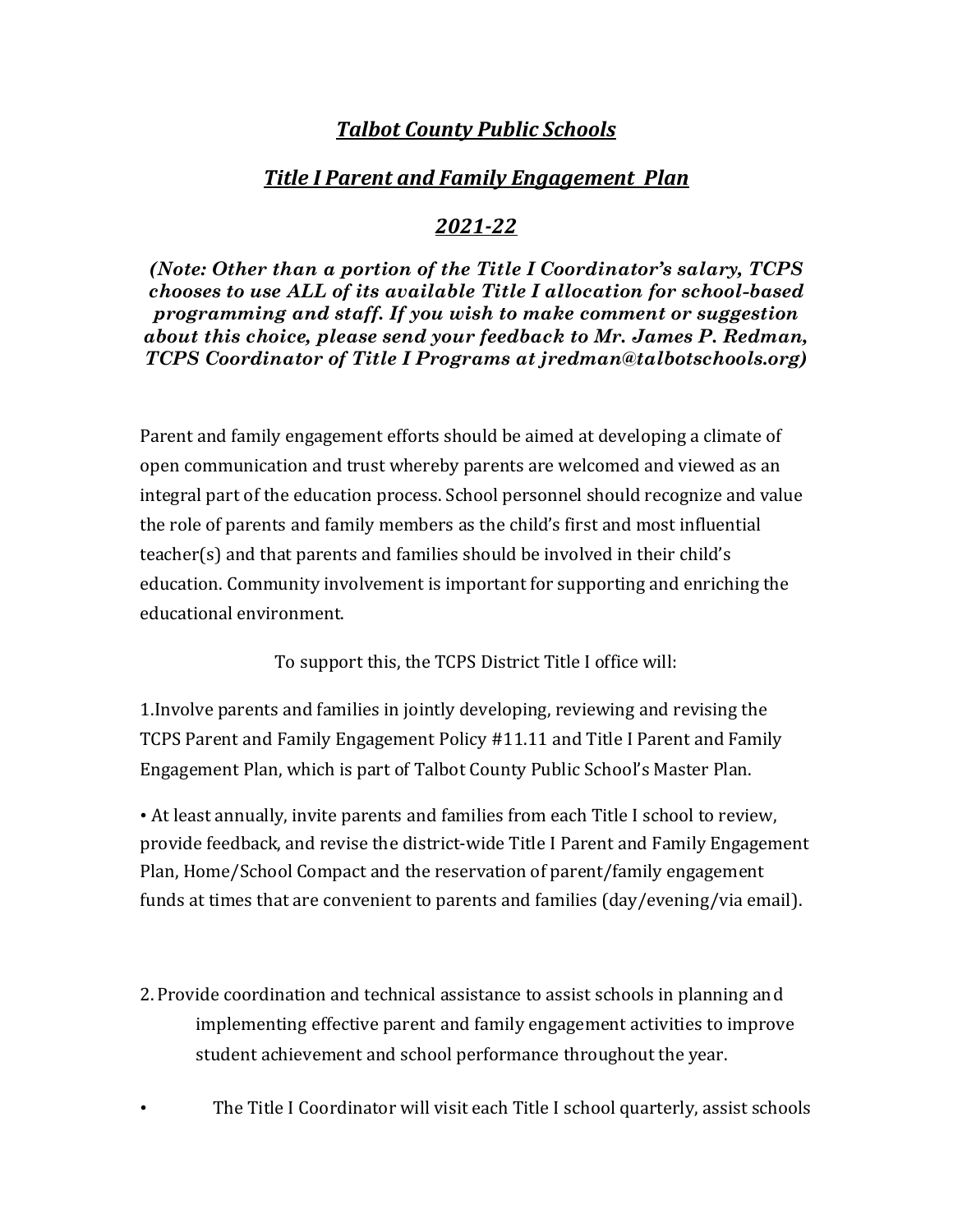with the coordination of parent and family meetings (as needed) to develop the school-based plan, monitor and implement the plan and/or provide technical assistance to school staff as needed.

- TCPS will recruit bi-lingual volunteers and community members and train them to be interpreters through a partnership with the Talbot Family Network (Strategic Plan).
- Acclimate all families in accessing information and services to best support their students' education by creating flyers and/or multi-media presentations to help families navigate our school system, update our school websites to be more informative and provide hands-on parent workshops of how to access key information (Strategic Plan).
- 3. Provide assistance to parents and families in understanding Maryland's academic content and student academic achievement standards, state and local academic assessments, Title I requirements as well as how to monitor a child's progress and to work with educators to improve student achievement  $by:$  $s_{EP}$

• Maintaining and updating TCPS website including information on Title I, state academic content and achievement standards, and state and local assessments.

- Including the ESSA Title I requirements in the materials which are distributed at the annual Title I school-based meeting for parents and families, school newsletters, and with the parent and family compact information. SEP!
- Posting Parent and Family Engagement policies of the Talbot County Public Schools Title I Parent and Family Engagement Plan at each school and on each school's website for parents to view.
- Providing Power School Parent access to parents/guardians, giving parents webbased access to monitor their child's attendance, discipline records and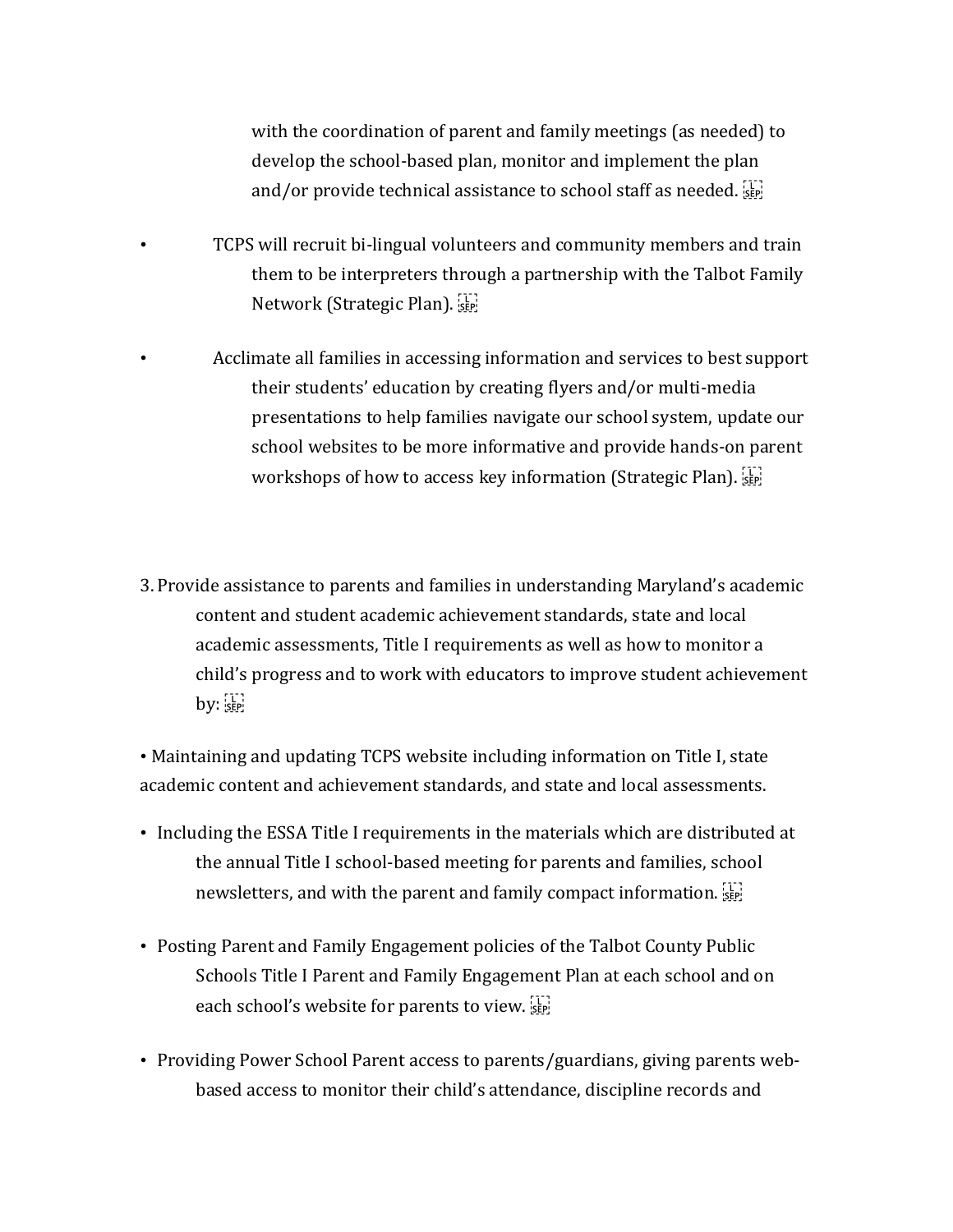grades.

- Provide training specific to the needs of parents and families of students with disabilities, experiencing homelessness, in foster care, English learners and migratory children.
- 4. The TCPS Title I Office, will provide materials and training to schools to help parents/guardians work with their children to improve achievement.
- At least annually, administer the Title I Parent and Family Interest Survey to help identify and design workshops for schools that encourage and support parental and family engagement.  $\frac{[1]}{[366]}$
- Provide tips for parents and families on how to support student learning at home on the TCPS website and in parent-friendly monthly school newsletters.
- During each semester, ensure that parent outreach activities are held at varied times (day and evening) focused on reading, math, science, MCAP, WIDA and/or technology.
- 5. Educate instructional staff, with parental and family assistance, in the contributions of parents and families, and how to reach out and communicate with parents and families as equal partners.
- Include Title I parents on the district Citizens Advisory Committee at the TCPS Board of Education. This committee reviews all policies and communicates the impact of policies upon the lives of families and instructs the Board on how to work more effectively with parents and families.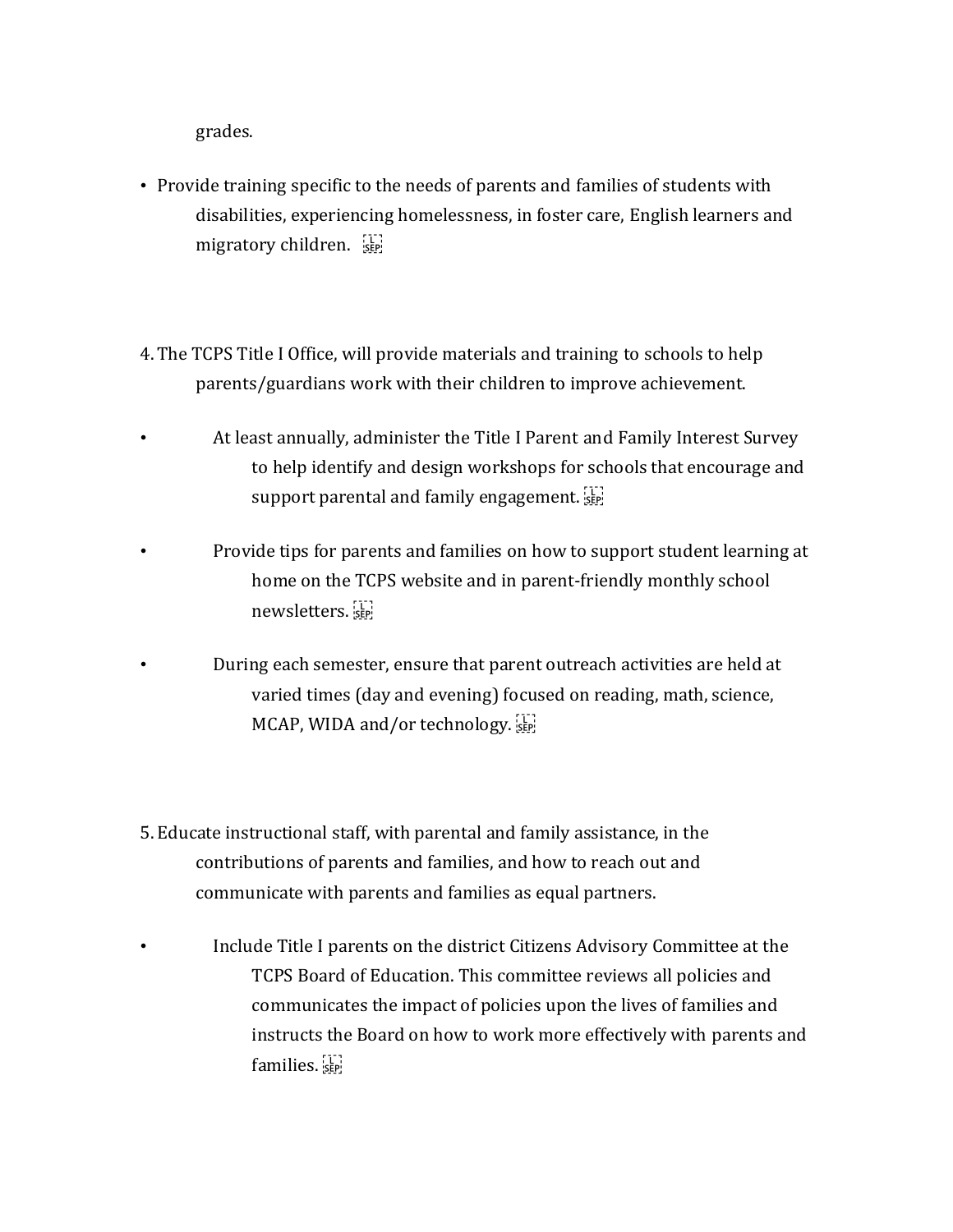- Include Title I parents/guardians on the Superintendent's Parent Advisory Council. This committee reviews all policies and communicates the impact of policies upon the lives of families and instructs the Board on how to work more effectively with families.  $\sum_{i=1}^{n}$
- Develop intentional strategies to increase engagement of Title I parents and families on school committees. The TCPS Title I Coordinator is directed to research effective practices for parent and family engagement and define opportunities for parent engagement and advertise them (Strategic Plan).
- Conduct a yearly comprehensive Superintendent's parent survey. Parents/guardians are asked to evaluate every aspect of the school system and all aspects of their child's education, including parental and family involvement. Parents are also asked to rate priorities for the next budget cycle. Data is broken down by school as well as reported by district. This instrument is utilized to facilitate parental instruction of school staff on how to work with families and teach their children more effectively. The survey is available in Spanish as well as English and is posted on the website.
- Analyze results from the Title I parent/guardian survey and the TCPS District Parent & Family Engagement Evaluation to identify barriers to full participation and to incorporate suggestions for spending PFE funds, as well as identifying professional development topics for faculty and staff on how to communicate with and work with parents and families as equal partners. The TCPS Coordinator of Title I Programs will use the results of the survey and PFE Evaluation to design/revise the Plan, incorporating evidence-based strategies for more effective parental involvement.
- The TCPS Title I Coordinator will assist the school staff to host parent walkthroughs in all Title I buildings to check on the school culture regarding parents as visitors and volunteers. Information from the walkthroughs will be shared and discussed with school improvement teams. TCPS School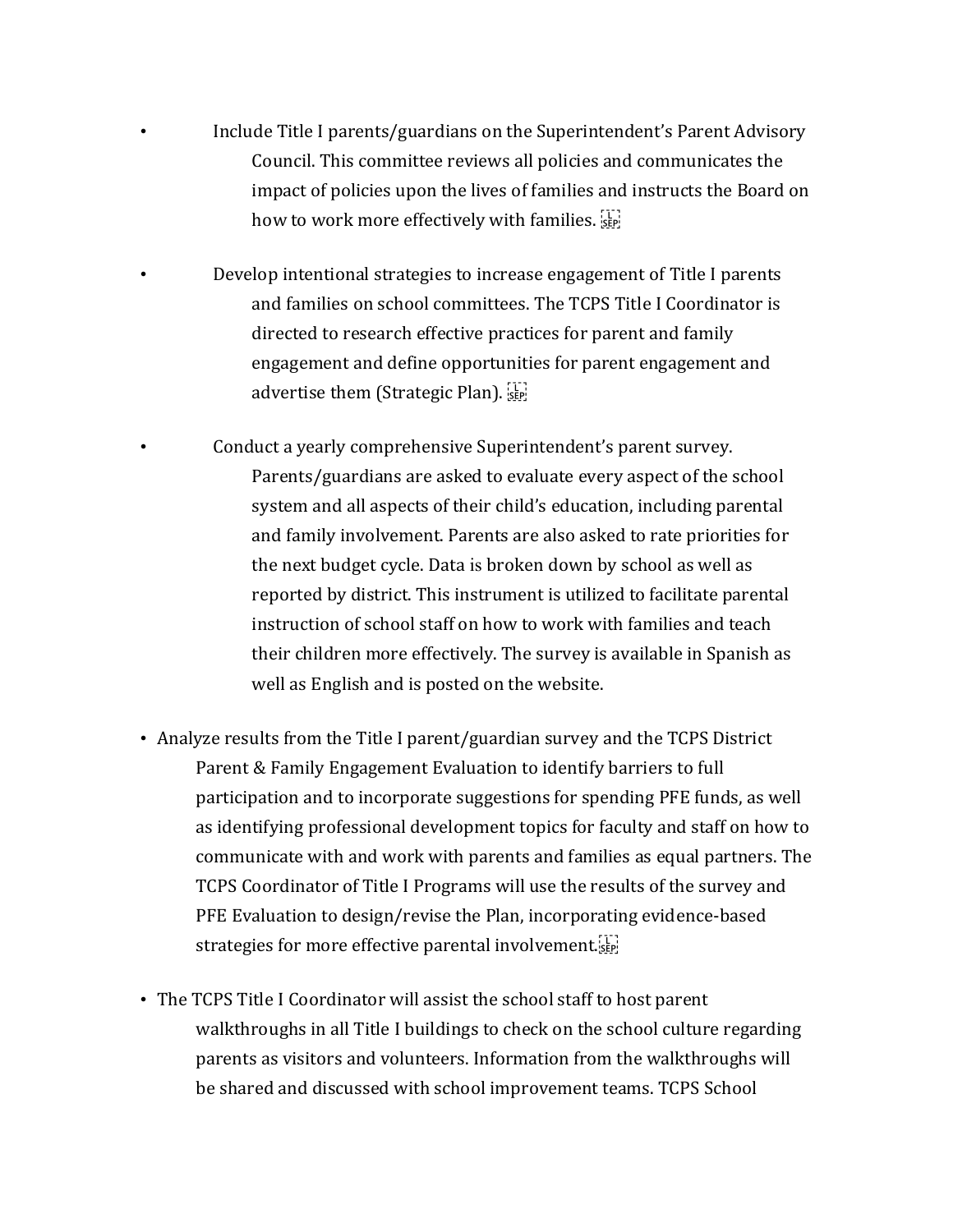Messenger provides email access to news bulletins and updates for individual schools and the district. TCPS also communicates on Facebook, Instagram and Twitter.

- The Superintendent conducts community and parent forums and surveys as part of the budget process.
- The Superintendent conducts forums with community and parents as part of a strategic planning process.
- 6. The Title I office in coordination with the Judy Center, located on the Easton Elementary School and St. Michaels Elementary School campuses, will coordinate and integrate parent involvement programs and activities with other programs (Head Start, Early Head Start, public pre/K, private preschool and child care, Chesapeake Multicultural Resource Center, and BAAM, Inc.) that encourage and support parents and families to more fully participating in the education of their children.
- The TCPS Early Childhood Supervisor serves on the advisory board of the Judy Centers and the Talbot Early Childhood Advisory Council.
- Provide monthly parent workshops and provides transitioning activities for families as the children move from community early childhood programs into Easton Elementary School and St. Michaels Elementary School.
	- Coordinate early childhood services for families and also sponsors summer programs for preschool age children so that services are in place yearround.
- Provide transitioning activities at Easton, Tilghman, St. Michaels and White Marsh Elementary Schools for incoming Pre/K and Kindergarten students.